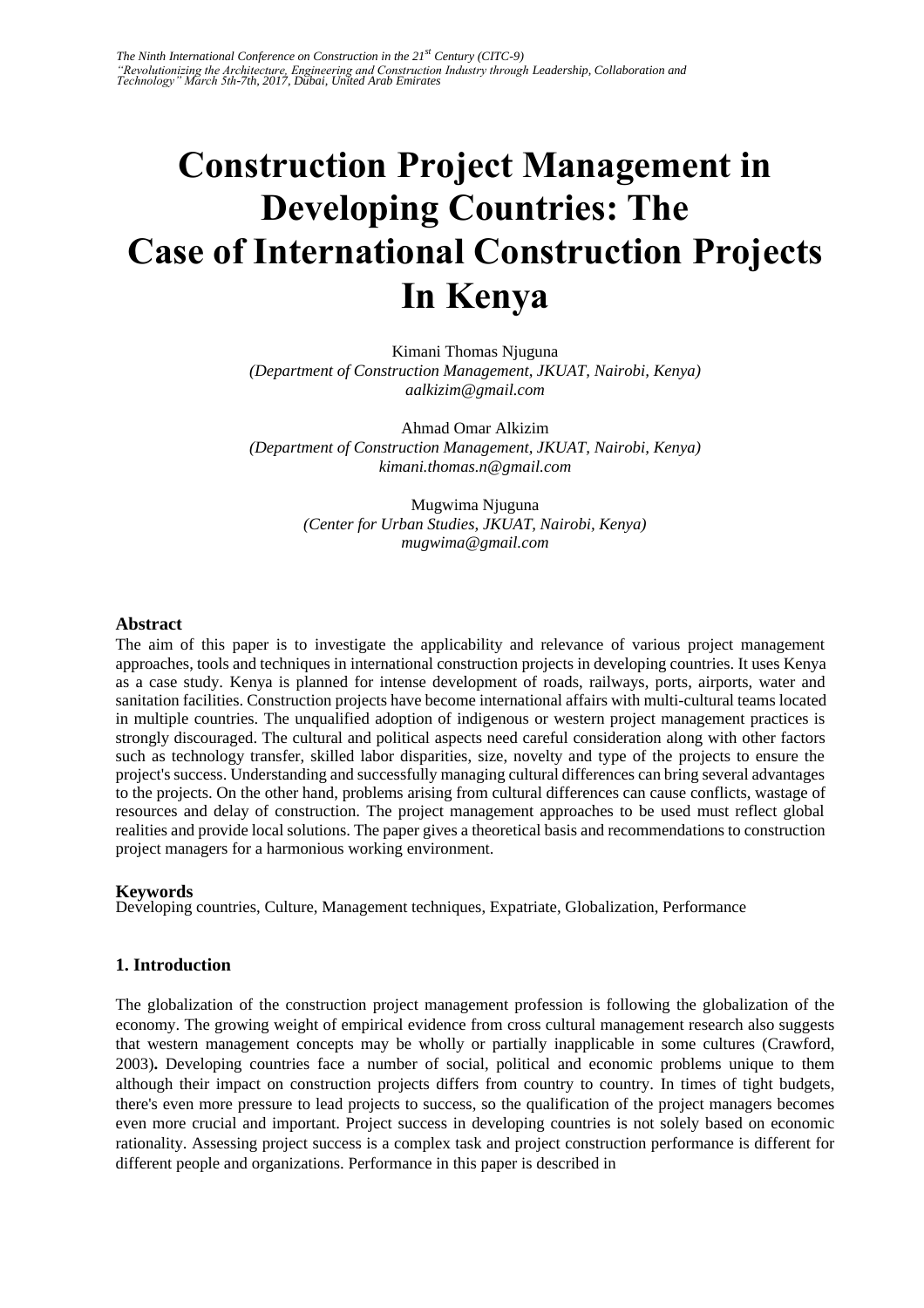terms of economic, social and environmental impacts in a cultural context. Project teams are currently hired from anywhere in the world, depending on where skilled people are available (Raybould, 2007). So when a project takes place in Kenya, the project manager might have to deal with a multicultural team. The need to recognize and manage other cultures is an important component in this era of globalization. When the contractor, the lead consultant, or the employer in a project do not come from the same country, and at least one of them is working outside his or her own country, the project is an international construction project (Stebblings, 1998). In international construction projects, no company or government can afford to miss their project goals on grounds of cultural differences and misunderstandings. These trends will lead to more projects being implemented on a regional or global scale with ever increasing demands for skilled project managers.

International construction creates opportunities to develop products using the most up-to-date expertise and knowledge in a cost-effective manner through strategic pooling of resources and expertise for rewards on risks. Thus greater cultural understanding and sensitivity in terms of personnel management by the parties involved in international construction projects is critical to the successful undertaking of such projects. Culture in the construction industry is considered to be about the characteristics of the industry, approaches to construction, competence of craftsmen and people who work in the industry, and the goals, values and strategies of the organizations they work in (Abeysekera, 2003). Culture has several properties which have also been widely accepted (Barthorpe, 2000, Loosemore, 1999). It is shared, learned, symbolic, a tradition, shapes behavior and can change over time (Arsan, 2008). Culture is considered personal, business, or societal. The reason is that each layer of culture modifies the others and depends upon the intelligence, experience, and genetic make-up of each person. As different researchers hold different views towards cross cultural management, there is not an agreed definition available (Fontaine, 2007). According to Soderberg (2002), cross cultural management focuses on cultural encounters between different entities: the organizations and the nation-states, as well as helping to deal with cultural differences which would be sources of conflicts or miscommunication. The definition given by Adler (1991)**,** states that cross cultural management mainly cares about organizational behaviours, which is describing and comparing organizational behaviour within and across countries and cultures, as well as seeking to "understand and improve the inte raction of co-workers, clients, suppliers, and alliance partners from different countries and cultures".

Global markets are increasingly taking advantage of the strength and economic advantages of a diverse global workforce. It is common on international projects to find multi-cultural teams located in multiple countries. It is also common to find such projects led by Project Managers who come from many different countries. So having a person raised in India managing a project in Kenya, with a design team in the United Kingdom, procurement teams in China and South Africa, and a drafting team in India is not unusual. Even in historically monolithic markets like Kenya. In addition, the pressure on the industry to increase productivity and reduce costs is unrelenting. This leads to flatter project structures, and the need for proper cross-cultural management at multiple levels (Grisham, 2006).

Currently, in Kenya, there is a vision (Vision 2030) that aims at transforming Kenya into a newly industrializing middle income country that is safe, secure, prosperous, and globally competitive in Africa and beyond and that provides a high quality life to all its citizens by the year 2030. The implementation of the large infrastructure projects is ongoing with projects having a mixed team of professionals from all over the world with different educational and cultural backgrounds. However, most of the projects are managed by native personnel even though the project management profession can be said to be at its nascent stage. Therefore, in an attempt to address cross cultural competencies for construction project managers in developing countries, two questions arise: (1) Is project management equally applicable to all projects in developing countries or are certain skills required for management of international construction projects? (2) If it is applicable, what form of project management would be recommended and what competencies are required?

This is because cultures vary from country to country, and within countries. As a result, values at work and in social settings will vary accordingly. Personal choices and work values are culturally dependent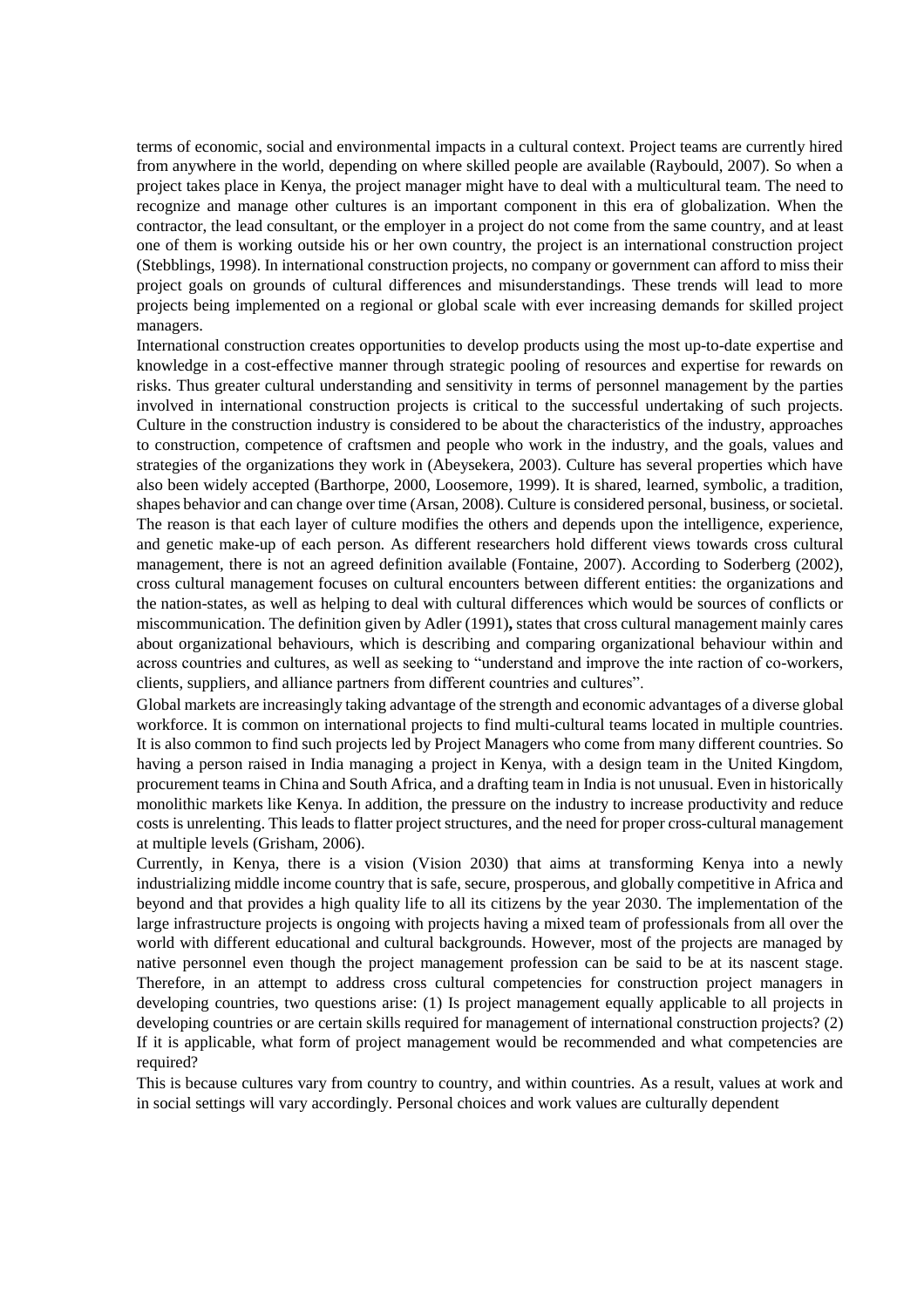(Crawford, 2003). This study therefore draws upon aspects of cultural history in its approach to construction projects and involves a close reading of these texts. Central to validity of cross-cultural management concepts is the hypothesis that these variations can be measured or at the very least represented.

# **2. Cross Cultural Aspects in Construction**

Culture and cultural differences are important issues for every organization in every industry. As Ankrah (2004) stated, these concepts become more critical in construction due to the nature of contracting, internationalization of procurement, joint venturing, and partnering in this industry. Like in other industries, the increase in strategic alliances in construction also increases the significance of cultural differences due to the interaction of people from different cultures (Cross, 2005). The advantages of managing cultural differences successfully have been addressed by many researchers. Fatehi (1996), shows that it can enhance organizational effectiveness and give an organization a strong competitive advantage. On the other hand, failure to manage cultural differences can cause serious problems such as delay of construction and decrease in productivity.

One of the most referenced pieces of research into cross cultural differences and their influence on work related value patterns is Hofstede's work. In researching national cultures, Hofstede (1984), identified four dimensions of culture. These extensively used and well known dimensions are; power distribution, tolerance for uncertainty, individualism/collectivism and harmony/assertion. The four dimensions provide a framework for considering the effects of cultural differences on management and organizations. Hofstede has been criticized for making generalizations about cultures but his work is unarguably useful for predicting how a group of people from a given culture may react in a given scenario.

| TABLE I<br>HOFSTEDE'S CULTURAL DIMENSIONS |                                                                                    |  |  |  |
|-------------------------------------------|------------------------------------------------------------------------------------|--|--|--|
| Dimension                                 | <b>Research Ouestion</b>                                                           |  |  |  |
| Power Distribution                        | Are significant power disparities accepted? Or<br>is the society more egalitarian? |  |  |  |
| Tolerance<br>for<br>Uncertainty           | How comfortable are people with uncertainty<br>or unstructured situations?         |  |  |  |
| Individualism-<br>Collectivism            | Is the society organized around individuals or<br>the group?                       |  |  |  |
| Harmony-Assertion                         | Does the society emphasize interpersonal<br>harmony or assertiveness?              |  |  |  |

Hofstede's four dimensions were considered in this study;

Many authors have found Hofstede's cultural dimensions to be a useful tool to explore the implications of culture (Low, 2001, Furber, 2012). His extensive empirical grounding makes it very easy to get a quick read of the central tendencies he found by country of interest. For example, according to Hofstede's rankings, those from countries with high power disparities like Singapore and Malaysia are more comfortable with highly defined structures or more centralized authority. Hofstede found the Japanese to be extremely risk averse. The United states and Great Britain ranked highest on the independence scale and relatively high as countries whose citizens display a competitive nature. See the table below selected regions/ countries rankings of cultures using Hofstede's classification.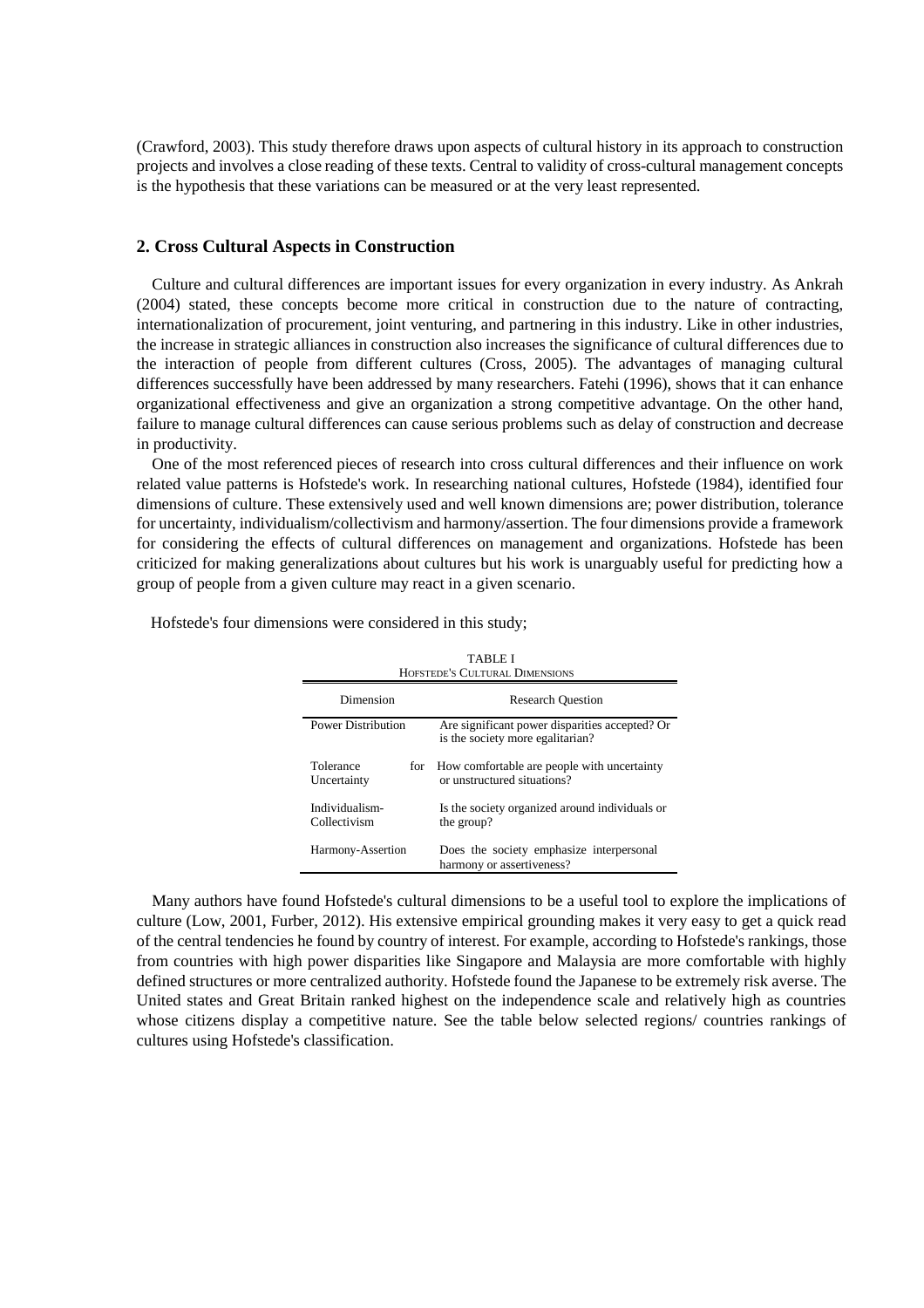|                       |                                                                               |                                                                                           |                                                                                     | RANKINGS OF 10 NATIONAL/ REGIONAL CULTURE'S USING HOFSTEDE'S CLASSIFICATION |
|-----------------------|-------------------------------------------------------------------------------|-------------------------------------------------------------------------------------------|-------------------------------------------------------------------------------------|-----------------------------------------------------------------------------|
| Country               | Power<br>Distribution<br>$(1=Accept$<br>Authority,<br>$53 =$ Egalitar<br>ian) | Tolerance<br>for<br>Uncertainty<br>$(1=Risk)$<br>Averse,<br>$53 = Not$<br>Risk<br>Averse) | Individualism<br>-Collectivism<br>$(1=Individual$<br>istic.<br>53=Collectivi<br>st) | Harmony-<br>Assertion<br>$(1=Seeks$<br>Harmony,<br>53=Assertive)            |
| East Africa           | 22                                                                            | 36                                                                                        | 34                                                                                  | 39                                                                          |
| <b>Great Britain</b>  | 43                                                                            | 47                                                                                        | 3                                                                                   | 9                                                                           |
| <b>Arab Countries</b> | 7                                                                             | 27                                                                                        | 26                                                                                  | 23                                                                          |
| China                 | 15                                                                            | 49                                                                                        | 37                                                                                  | 18                                                                          |
| India                 | 10                                                                            | 45                                                                                        | 21                                                                                  | 20                                                                          |
| Japan                 | 33                                                                            | 7                                                                                         | 22                                                                                  | 1                                                                           |
| South Africa          | 35                                                                            | 39                                                                                        | 16                                                                                  | 13                                                                          |
| West Africa           | 10                                                                            | 34                                                                                        | 40                                                                                  | 30                                                                          |
| U.S.                  | 38                                                                            | 43                                                                                        |                                                                                     | 15                                                                          |

TABLE II

Even though this study is based on Hofstede's model, it attempts to go beyond the generalized conclusions typical of such studies in that it attempts to sensitize on the development of cross cultural thinking and find innovative solutions for organizational problems in developing countries. Therefore, this study implies a conceptual framework as shown in figure 1 below through which appropriate approaches to cross cultural construction project management in developing countries can be proposed.



Figure 1. Conceptual Framework

# **3. Project Management in Developing Countries**

The construction industry is one of the biggest industries in the world. It continues to shape people's lives in various unique and different ways. The output from construction industry is also a major and integral part of the national output, accounting for a sizeable proportion in the Gross Domestic Product (GDP) of both developed and underdeveloped countries (Ball, 1996; Crosthwaite, 2000; Drewer, 1980; Tse, 1997; Strassmann, 1970; Tsangyao, 2004). The Kenyan construction industry is a key economic growth driver, accounting for 7% of the Kenyan GDP (KNBS, 2016). Despite the global construction industry's significant contribution, its development and efficiency is relatively low compared to other industries, especially those in developing countries (Long, 2004). This is partly attributed to inferior management as Guangshe et al (2008), state that "the construction industry's large scale scope and its use of huge capital is in sharp contrast with the low benefit and inferior management". Project management in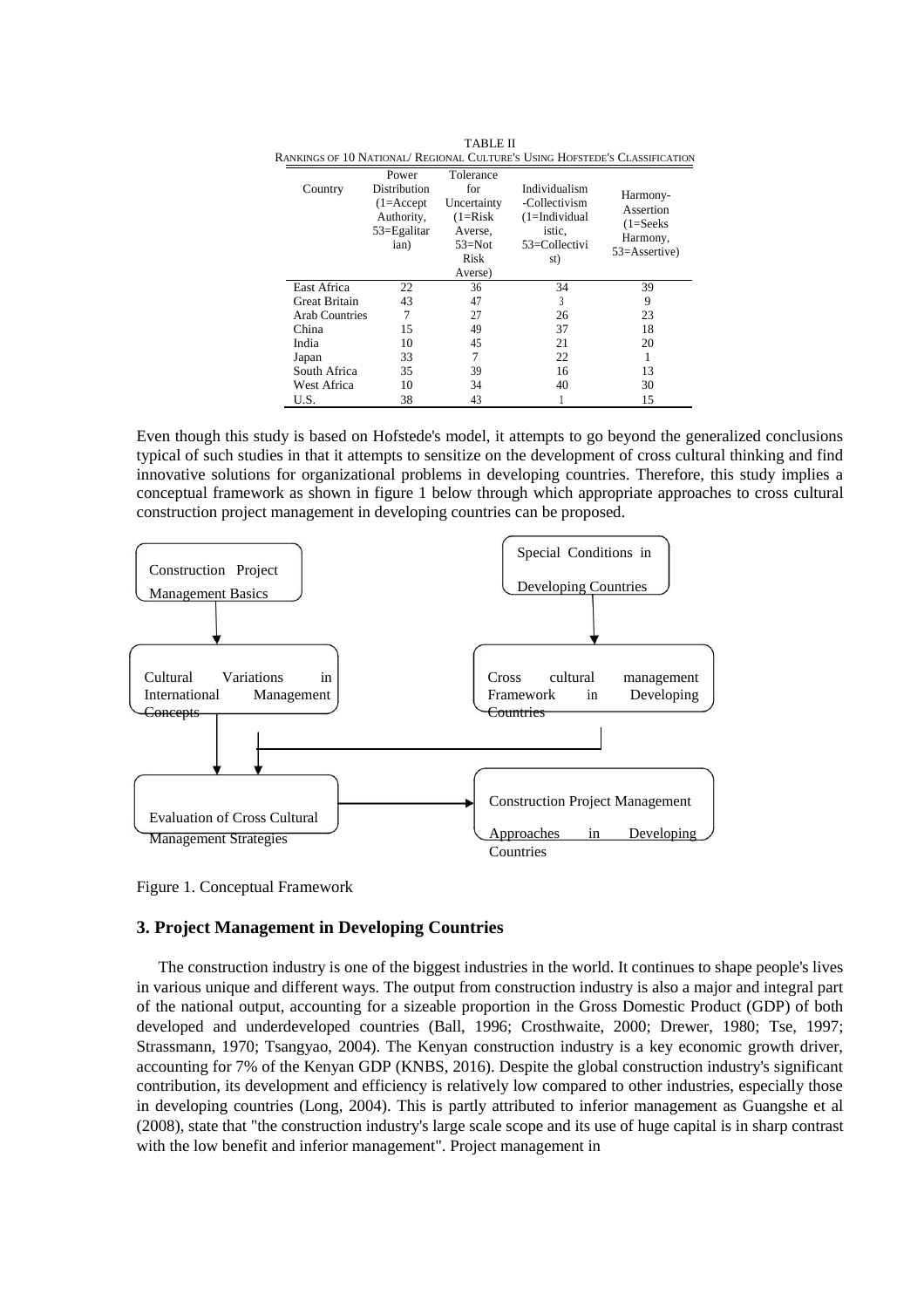developing countries is also facing many challenging problems such as shift of funding sources, frequent change of government policies, governments political priorities and corruption. Some projects in such countries end up incomplete, abandoned or unsustainable (Andersen, 2008). According to Chartered Institute of Building (CIB) (2008), the major task of project management in construction is to coordinate professionals in the project team to enable them make their best possible contribution to the project efficiency.

It is important to study international construction project management practices in the context of developing countries to better understand and manage the projects successfully. Even if the project is being implemented with a widely accepted standard, its nature, location, purpose and objectives can have a significant impact on the form of project management to be used. As Linn and Stuckenbruck (1987), stated, the form of project management should only be chosen after careful analysis of the governmental, political, social and cultural situation. Therefore, the strategy for implementing project management in international construction projects in developing countries should be consistent with the cultures involved and the characteristics of the particular society. In the past, efforts to promote project management in developing countries mainly dealt with how the forms of project management should be made adaptable and favourable to them (Crawford, 2003  $&\mathbb{Z}$ , 1987), now the focus has shifted on the need for cross cultural competencies in international construction projects for native construction managers.

#### **4. Methods**

A qualitative approach was used to provide for an enhanced understanding and generate rich descriptions of the concept of cultural diversity in the Kenyan construction industry. Since there was no prior hypothesis that was to be tested, an exploratory study was used to inform the research, exploratory Interviews were conducted to collect data from the perspectives of different Construction industry players (Architects, Engineers, Quantity Surveyors and contractors) in Nairobi, Kenya. 15 semi-structured face to face interviews were conducted. Materials from previous desk studies were used to prepare for the interviews, all interviews were approximately 1 hour in length for each. The respondents had at least 10 years experience in International Construction projects and their suggestions were not only based on specific projects but also on their working experience in different countries. The data was then analyzed by the authors using the technique of context mapping.

#### **5. Results and Discussion**

During the interviews, the participants were asked for their opinions about the possible challenges, barriers and difficulties they encountered during the different project execution stages, the effects of culture on project outcomes, effects of cultural differences on management practices and the relationship between cultural differences and construction projects success. All the interviewees acknowledged that there were cross cultural barriers in international projects. Besides the barriers, other factors affecting project success were also noted by the participants which are technology transfer, experience in international construction projects, benchmarking, learning and having an effective management system. Some management practices were also highlighted in the interviews, these are human resource management, communication management, safety management, time management and negotiation. The authors also attempted to explore whether the use of Hofstede's cultural dimensions could elucidate any understanding of the cultural differences.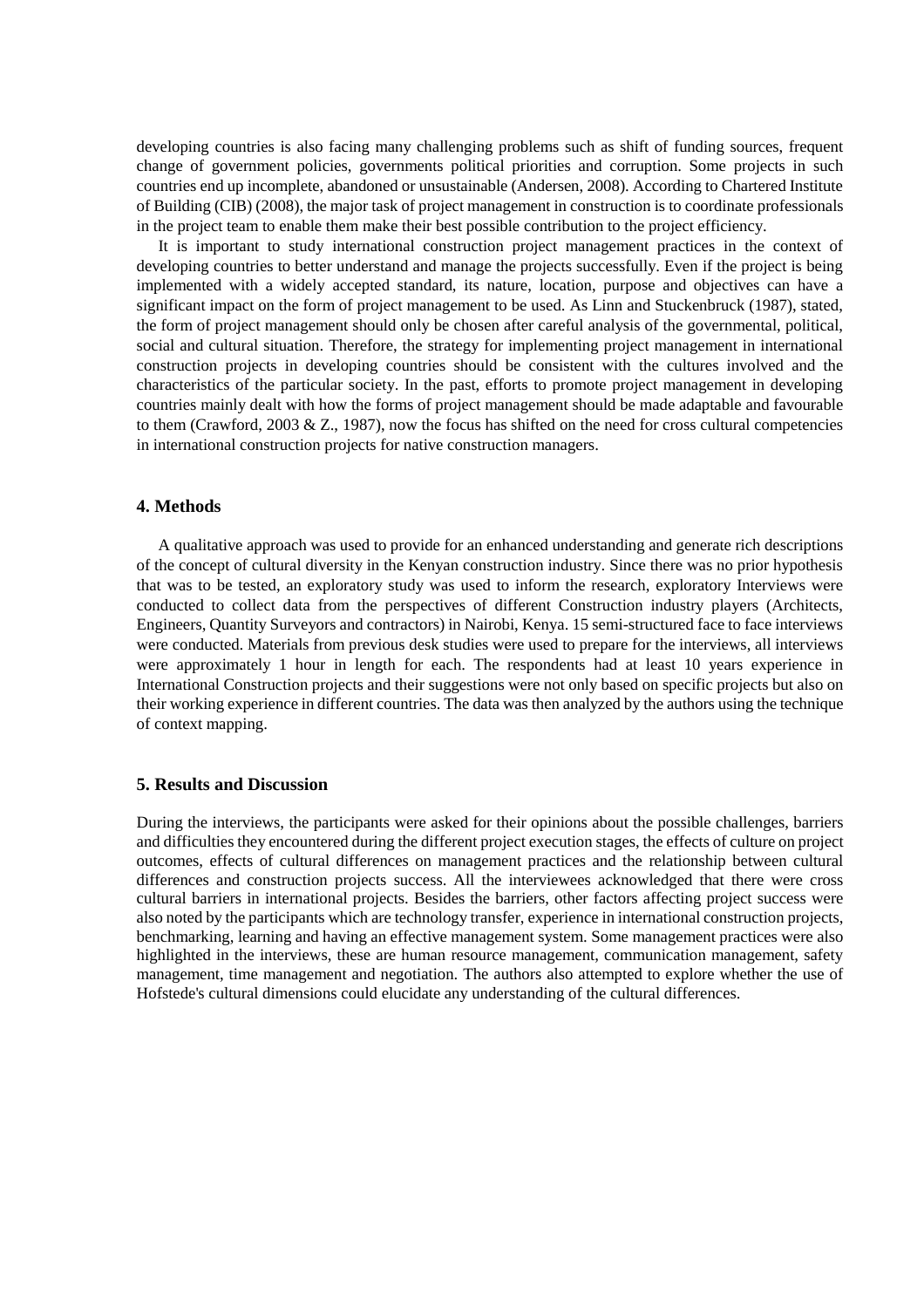# **5.1. Barriers Caused by Cross Cultural Differences**

# **5.1.1. Language Barrier**

The respondents reported that language barrier influenced the projects in a number of ways. For example, one Kenyan project manager experienced challenges communicating with companies which english is their secondary language especially chinese firms. For contractor x, a Chinese contractor, most of his Chinese workers do not understand english while his local employees only understood english making daily communication very difficult. The time and resources spent on translations from time to time were a lot in some cases, bad translations could invalidate relationships between two entities and could further disrupt the relationships within the project.

# **5.1.2. Business Etiquette**

Business etiquette is a barrier because culture differences arise in rules of proper behavior, such as greetings, dining, and dressing. Schaffer et al (1993), define business etiquette as "the behavior, ma nners, and protocol established by convention as acceptable or required in a business or profession". Under t his, one of the biggest problem expatriate workers encountered was corruption. Most contractors complained that local government officials would not let them do anything until they had given them enough money, otherwise the contractors would face the risk of huge penalties or site closure. Another critical aspect that came up was when two experts from two cultural backgrounds differed on ways of implementing a project. Engineer k who works as a supervising consultant in a major project in Kenya stated that at some point, they were forced to suspend works on the basis that the contractor was working without drawings approved by themselves and the local authorities, lacked consistency in the implementation of the works and submitted drawings without proper design codes. The suspension resulted in delays and additional costs to the project.

# **5.1.3. Religious Differences**

British architect l noted that religious differences can hardly be solved and thus companies should always take ways to avoid possible cultural conflicts caused by these. For example in design, the architect stated that he had to carefully consider religious values in all his international designs. Chinese contractor g also suggested that cultural values, in this case religious values of confucianism had a significant impact on their economic behavior.

# **5.1.4. Skilled Labor Disparities**

Contractor Z, a Chinese corporation with a major infrastructure project in Kenya stated that even though he was contractually obligated to use as much Kenyan expertise as possible for the job, he found that the Kenyan employees lacked sufficient experience in specialized construction. The reasons for the disparity being historical coupled with training gaps in tertiary institutions. This barrier resulted in additional training and technology transfer costs.

# **5.1.5. Goods and Materials**

The impact of this barrier can be regarded as highly critical. One case example was by an engineer involved in a major infrastructure project in Kenya which had a huge cement demand and the governments guideline's were that 40% of the cement to be used was to be sourced from local producers. However, the contractor on the project imported cement and other materials in contravention of an earlier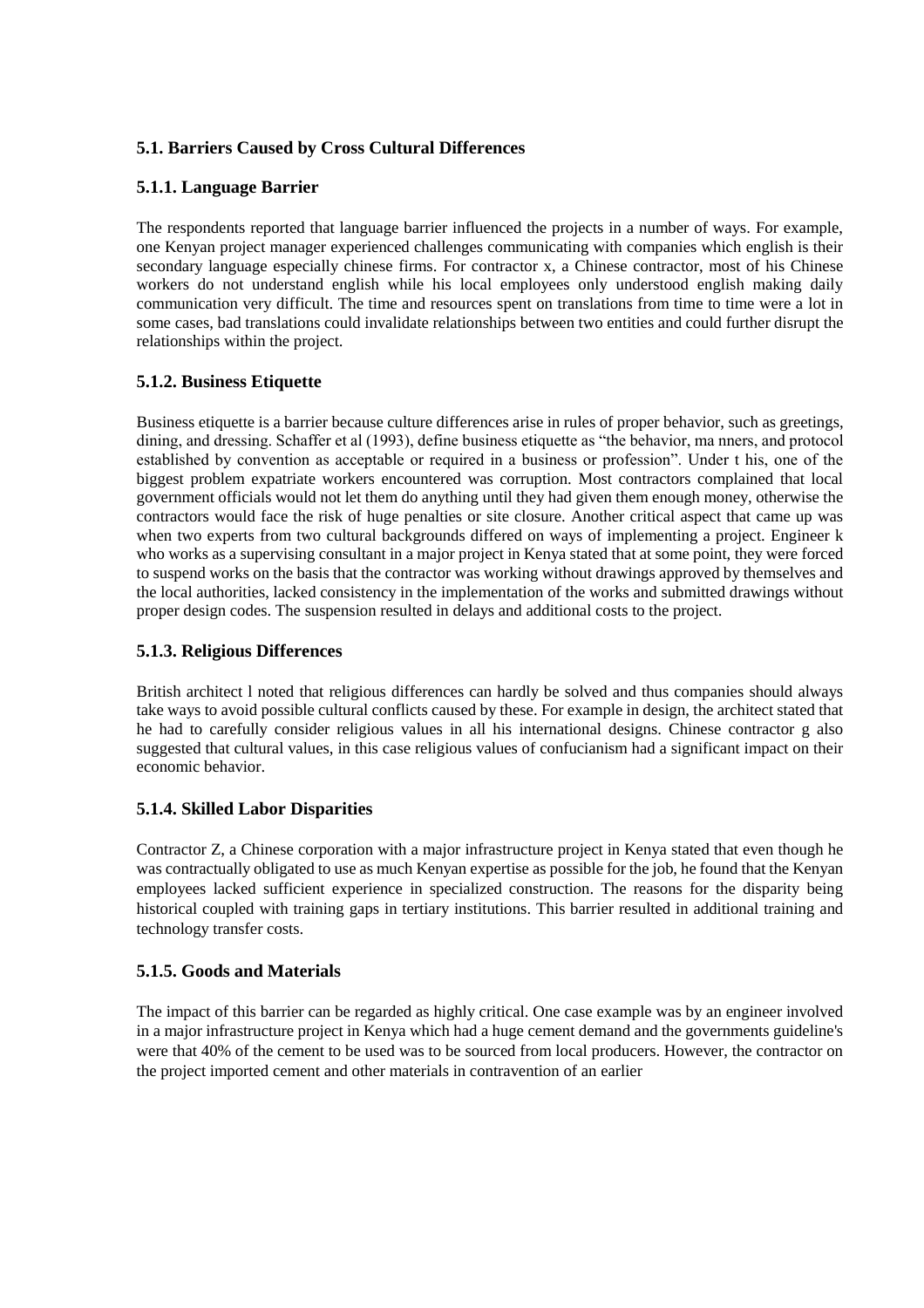contract citing poor quality of local materials. This resulted in a conflict between Kenyan cement producers and the contractor and had the potential of resulting in a substantial cost to the project.

#### $\Box$ **Explanation of the Barriers based on Hofstede's Cultural Dimensions**

# **Power Distribution**

The Chinese community belongs to a culture that scores higher on hofstede's power distribution index compared to other communities (East Africans, British, Americans, Japanese and South Africans) working in Kenya. According to hofstede, superiors in cultures with high power distance scores are accustomed saying what to do and are less familiar with the more democratic ways that are common place with cultures with small power distances. Conversely, Kenyans belong to a culture (Kenya is part of east africa which includes Uganda and Tanzania) with a lower power distance index and are used to flatter structures of power where subordinates and authority work together on more equal terms and subordinates expect to be consulted. Perhaps this explains the need for Kenyan engineers to be involved in design and approval while the Chinese didn't see any need for consultation.

# **5.2.2. Tolerance for Uncertainty**

Expatriate experts working in Kenya have a higher uncertainty avoidance index compared to their local counterparts. Perhaps this is clearly indicated by British Architect L in his designs by avoiding religious conflicts. It's also illustrated by The Chinese corporation training it's Kenyan workers to ensure consistency in quality and avoiding future risks of poor workmanship.

# **5.2.3. Individualism Vs Collectivism**

The Kenyan and Chinese communities are more collectively oriented compared to other communities working in Kenya. The collectivist cultures tend to present the opinions and interests of the group rather their own interests. It is likely that the training of the Kenyan employees by the Chinese Corporation indicates that the company was looking out for all its employees.

# **5.2.4. Harmony Vs Assertion**

The Kenyan community is more assertive compared to other communities working in International construction projects in Kenya. Perhaps this is well captured in the Cement row involving Kenyan cement companies and an expatriate major contractor. Even though the materials qualities might not have met the required standards, the Kenyans showed a forceful personality even though the local cement might have affected the project quality.

From the above, and based on the project life cycle for construction projects in Kenya, the following is suggested: (1) During initiation, the power distance should be high because the project manager should give priority to the client or government and the financing institutions as they take up a major role in firming up the scope of the project. Uncertainty should be extremely low as innovative solutions are encouraged to guarantee project success. (2) During the design and implementation phases, the power distance should be low to allow for development using the most up-to-date expertise and knowledge in a cost-effective manner through strategic pooling of resources and expertise. Other cultural dimensions should be balanced appropriately this is because the team members should be encouraged to work together rather than compete. (3) During termination, hand over and use, power distance should be moderate, as the top management terminates and hands over, it's the middle and lower level management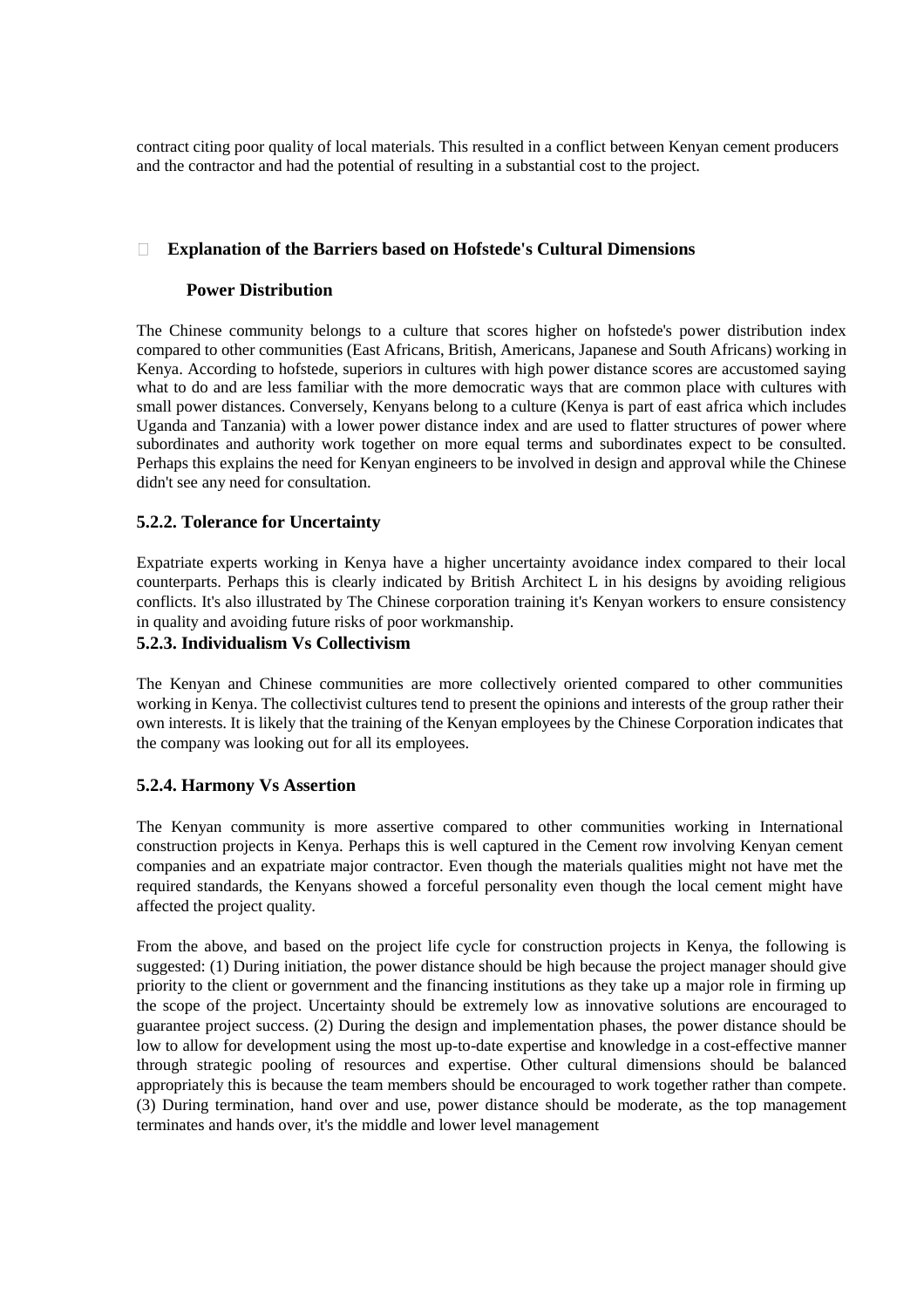that will operate the facilities. Other cultural dimensions should be moderate as there should be a delicate balance between the project aspects.

Nevertheless, project management has many variations and the use of pure project management is encouraged, it can be varied to incorporate cross cultural aspects. The pure project organization has been defined as consisting of a new empire created solely for the purpose of accomplishing a unique, one of a kind task (Linn & Asghar, 1987). This is especially vital where (1) Projects are large, technically complex and must draw upon the expertise of a diverse workforce with differing skills and experiences.

(2) Projects involve considerable negotiation and interaction with globally diverse consultants, contractors, suppliers, financiers and a single point of organizational contact with cross cultural competencies is needed (3) Projects need to be successfully executed and completed with the allocated resources and (4) The client and financier needs a single point of indepedent responsibility and accountability in a project. This will very useful for projects of national importance and need to be seperated from bureaucratic control.

#### **6. Conclusions and Recommendations**

As illustrated in the discussion, any project aspect is subject to interpretation against a cultural background and could result to potential misunderstanding or disagreement within the project which could affect the triple constraints (cost, schedule and scope) of construction projects. As a construction project manager deals with all the nine areas of project management (Integration management, scope management, time management, human resource management, procurement management, cost management, communications management, quality management and risk management), he needs to understand that all the areas are influenced by cultural factors to a substantial extent. The specific tasks project managers have to perform within all these knowledge areas such as negotiations, conflict resolution and problem solving all take place within a cultural context. Having experience in International construction projects and being familiar with the national cultures of other project participants are considered as important issues to overcome the barriers caused by cultural differences. Moreover, effective knowledge sharing with people having different cultural backgrounds was seen as one of the key aspects that bring more advantages to the project. The results support findings of previous studies. Future studies will be carried out to investigate the relationship between cultural differences and construction projects success in Kenya. Mtsumo and Juang (2012), once stated "*our ignorance of languages other than english, and the unfortunate ethnocentrism that often accompanies this ignorance, may be the root of our future downfall*". They refer to business in the United States of America, but their statement might just hold as true for Kenya or other countries, as well as for organizations, project teams or even individuals.

#### **6. References**

Abeysekera, V. (2003). Understanding Culture in an International Construction Context, Perspectives of Culture in Construction. *CIB Publication* , 275, 39-51.

Andersen, S. W. (2008). Can project management support poverty reduction in Africa. *PMI Global Congress 2008 Proceedings.* Project Management Institute (PMI).

Ankrah, N. a. (2004). Treading the softer areas of construction management: a critical review of culture. *Association of Researchers in Construction Management* , Vol 1. 551-8.

Arsan, G. (2008). Effects Of Cultural Differences In Construction Projects. *International Conference On Multi-National Construction Projects* , 1-11.

Ball, M. &. (1996). Does building investment affect economic growth? *Journal of Property Research* , 13(2),99-114.

Barthorpe, S. D. (2000). The Pluralistic Facets Of Culture and It's Impact On Construction. *Property Management* , 18(5), 335-351.

Building, C. I. (2008). *Code of practice for project management for construction and development (3 rd ed.).*  Blackwell Publishing.

Crawford, N. M. (2003). Approaches to project management in Africa: Implications for international development projects. *International Journal of Project Management* , 309-319.